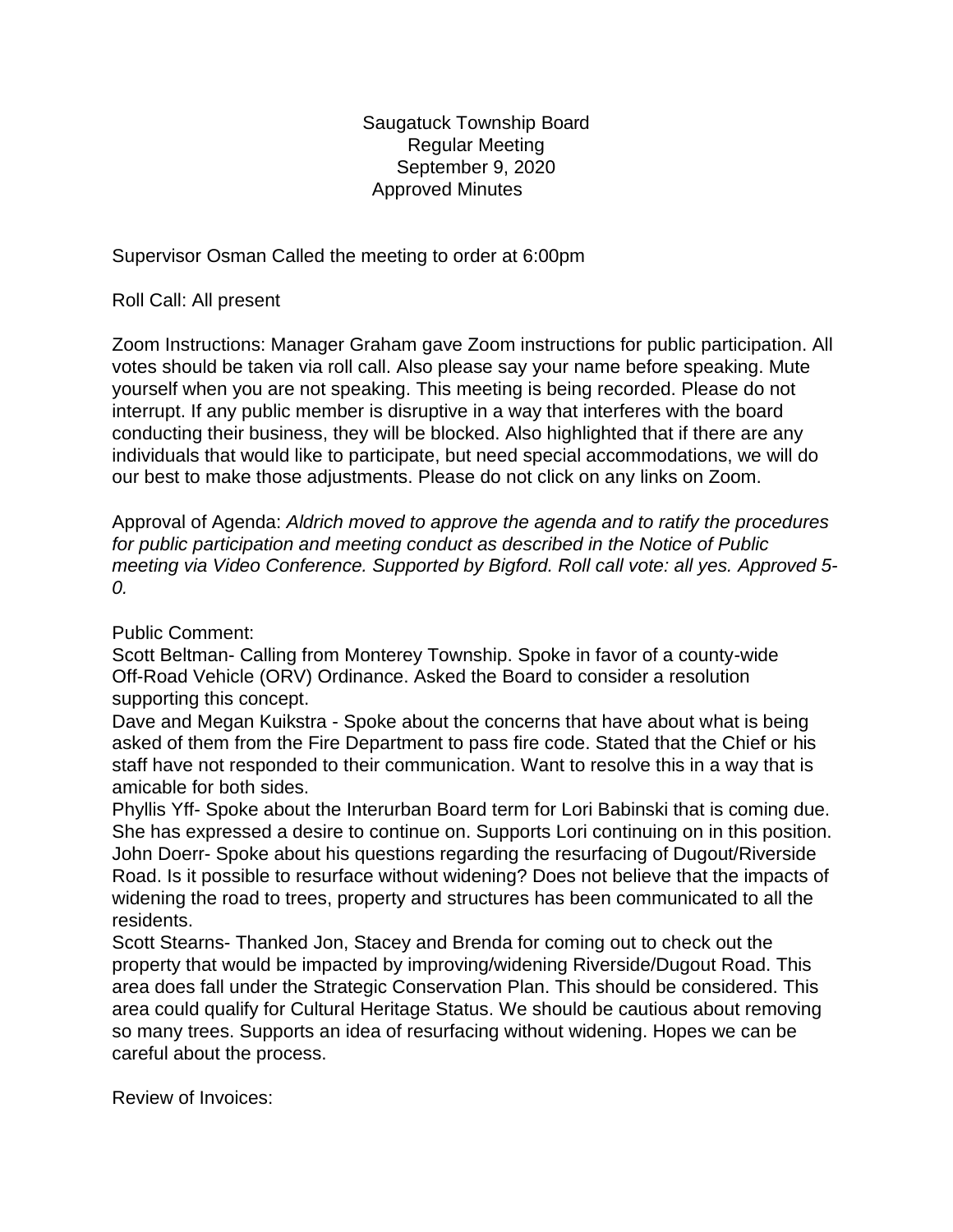No questions or concerns from board members.

*Marcy moved to approve all bills and payroll in the amount of \$58,507.95 as presented. Supported by Aldrich. Roll call vote: all yes. Approved 5-0.*

Treasurers Report: Helmrich -General fund bank balance is \$2.7M - Flat to July 31. Revenue for the first 2 months of FY 10% below budget while expenses are 8% below. Three bright areas are plumbing permits are ahead of plan, Memorial donations to the parks for Art Lane at \$600 and thus far State profit sharing has been higher than forecasted. CD value is \$760K - Flat to July 31. Summer tax payments are arriving ahead of last year's pace. 15% higher return rate thus far with 70% of parcels paid with one week until deadline. Two Summer tax disbursements to approve. #4 \$298K and #5 \$1.3M (pre-approve for Friday) need a vote. *Helmrich moved to approve tax disbursements #4 and #5 to our partners. Supported by Aldrich. Discussion: none. Roll call vote: all yes. Approved 5-0.*

## Approval of Minutes:

*Marcy moved to approve the minutes of the August 12, 2020 regular meeting as presented. Supported by Helmrich. Roll call vote: all yes. Approved 5-0.*

Correspondence: Kercinik Letter- Drainage ditch concerns Kuikstra Letters- Driveway construction Beltman Letters - Allegan County ORV Ordinance

Investment Policy and Strategy Update: Helmrich - Clerk Bigford and I have been carrying on our investigation as promised and have a preliminary plan to present: 1. Leave our TCF (Chemical) CD as is until December 31 when it is up for renewal and the interest rate will almost certainly decrease. We can leave \$250K in it if we choose as that is the FDIC covered limit. Currently we have 22% of liquid cash in investments; Douglas has 80% invested and City of Saugatuck over 60%. Our General Fund checking account has nearly two years of monthly expenses in it and only 15% is insured by FDIC. 2. We recommend placing a large amount in the CLASS pool as the great majority of State Townships do at present… all remains liquid and accessible. 3. Continue our talks with Michigan Municipal Advisors to explore other products such as US Treasuries, Federal Agency Notes, and Bonds. We have established connection with MBS who work with many Michigan Municipalities. Determined that no fees are charged to us; covered by the investment source. 4. Determine a staggered plan for increasing investment total over a period of years that considers potential needs for specific funds and projects along the way. BOTTOM LINE- Only 27% of our cash is accruing the interest rates available above what our current checking account pays us - .017%. We know we can do much better and increase the Township's fiscal strength while achieving interest return rates of 2-3%. Bigford - thank you Jon for preparing this document. Also, just want to clarify that Graham will be part of the "staggering" approach, correct? Helmrich - yes.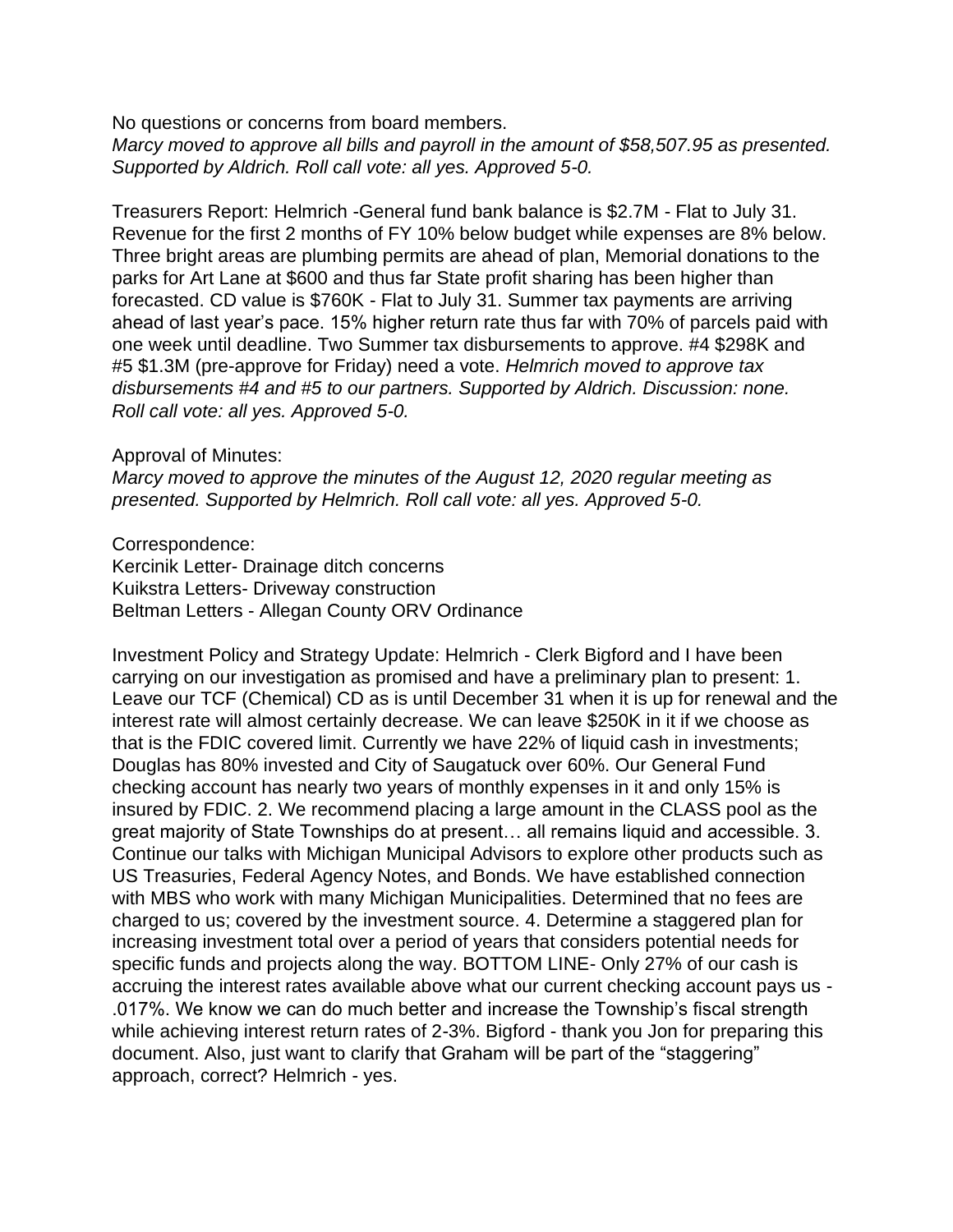Professional and Contracted Services- Graham- On August 12, a memo was presented to the Township Board to provide summary information about professional and contracted servicers and the bid/rebidding process. This memo serves to provide supplementary information, as requested by the Township Board. The attached services master list and agreement tracker was prepared in response to the Township Board's discussion on August 12. It is not all inclusive and will continue to be updated. It serves to track, review, and evaluate services and agreements. Please note that many service-based relationships are recognized via official contracts and agreements with the Township, whereas others are not. Per Trustee Marcy's request, information was gathered and is included in the packet regarding Pro's and Con's associated with Rebidding services. Also, per the Board's request, an Attorney Biography, Client List and Credentials was prepared. Both Mr. Curcio and Mr. Bultje have significant experience working with lakeshore communities in West Michigan. Also included in the memo is a cost information list regarding attorney fees in comparable municipalities. Lastly, included in the memo are possible next steps and concluding thoughts regarding evaluating services. Helmrich - can you discuss options other that a formal RFP? Graham - yes there are a number of ways to gather information. RFQ (request for qualifications) is more informal and used to identify a pool of qualified bidders. Marcy what stood out to me is that it is suggested that you do not rebid unless you are seriously considering dismissing a provider. Thinks we are in line with attorney fees and is happy with their credentials. Does not see the necessity to rebid any services at this time. Helmrich - it is not true in every case that a RFP or a RFQ would mean dismissing anyone. For instance, we might want to add an attorney. Osman - very impressed with the credentials of our Attorneys.

Township Hall Tree Project- Helmrich- For years there was a very large tree on the property owned by the Township adjacent to our building. A number of years ago the tree was trimmed by the power company and soon after it died and was removed. Started working with Searing, the Parks Commission Chair and Goshorn, a Parks Commissioner to explore options to plant something there. Began working with Huntree Nursery and have identified 3 trees to plant on the property and the team is ready to go forward with this project. The quote from Huntree is \$750. In talking with Graham, this cost can be covered by funds in our operating budget, in the parks budget and by donations coming in from the Art Lane Memorial. Aldrich - is excited about this, thinks it will look great and now is the time to plant. Bigford - thanks to Helmrich for going above and beyond. Commends Helmrich for collaborating with Searing and Goshorn to use all resources possible. Marcy - do we want to dedicate any of the trees to very involved community members who have recently passed? Helmrich - yes, possibly Patty Birkholz, RJ Peterson, Art Lane? We should consider this. Osman - Graham- are there any budget amendments needed? Graham - no amendments needed. Would appreciate an authorization for the planting from the Board. *Marcy moved to approve the planting of 3 trees on the Township property south of the Township Hall. Supported by Bigford. Discussion: None. Roll Call Vote: All Yes. Approved 5-0.*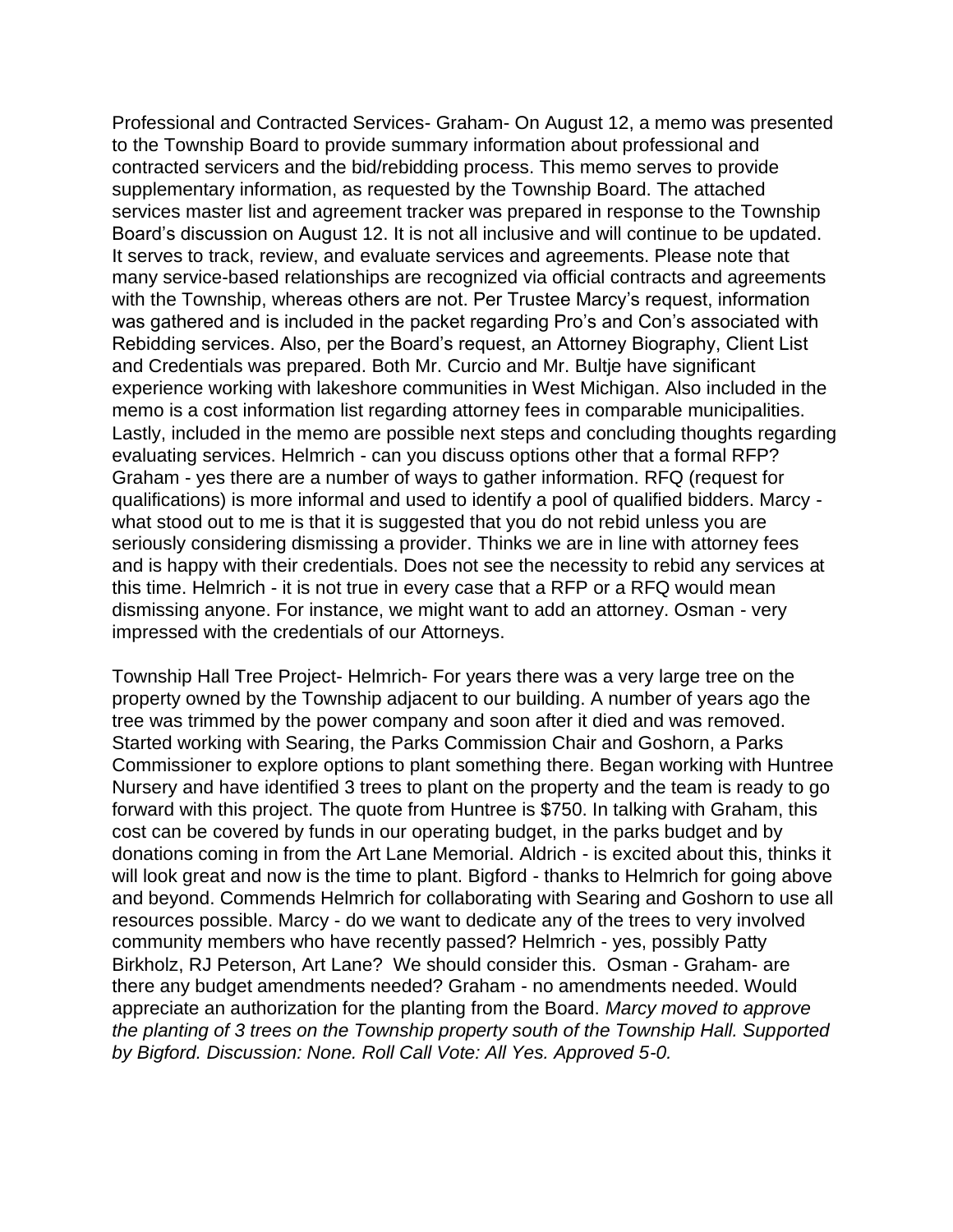STFD Fee Schedule- Graham - is on the agenda per the request of the STFD. Chief Janik- The Fire District Fire Board has evaluated the International Fire Code (IFC) Board of Appeals (BOA) fee schedule and determined the current fee of \$400 to be inadequate. The Fire District has experienced extraordinary costs associated with just two appeals since the adoption of the IFC approximately 19 years ago. The two appeals have resulted in over \$28,245.00 in legal fees and wage expenses for Saugatuck Township Fire District. The Fire District would like to recommend the Saugatuck Township adopt the following BOA fee structure. The BOA fee for a homeowner at his/her primary residence would remain at \$400. The BOA fee for a builder or developer or any person or entity not appealing a primary residence shall be \$1000. Please see the Saugatuck Township Fire District Fire Board Agenda Item Report for more information. *Helmrich moved to approve the adoption of Resolution No. 2020-10, a resolution to amend the standard fee amount for Township applicants to the Fire Board of Appeals as established by Township Ordinance No. 2019-08; and to amend the Saugatuck Township Consolidate Fee Schedule to incorporate the approved fee amendment for the Fire Board of Appeals as presented. Supported by Marcy. Discussion- None. Roll Call Vote- All Yes. Approved 5-0.*

Temporary Service Agreement with MTS- Osman our building inspector is not currently available due to health reasons and we are looking at entering into a temporary services agreement with Michigan Township Services. MTS also provide similar services for the City of Saugatuck and the City of the Village of Douglas. Helmrich - MTS is doing a great job. Things are running smoothly. We now will receive only 10% of the permitting fees. This will effect our revenue if this continues longer term. *Bigford moved to authorize the Township Manager to sign the proposed Temporary Services Agreement with Michigan Township Services, as presented. Supported by Marcy. Discussion-None. Roll Call Vote- All Yes. Approved 5-0.*

Cemetery Millage Planning - Osman this is a great opportunity for education and learning regarding the millage planning process as a whole. Graham - to my knowledge, this is the first time anyone on the Township Board has participated in the millage planning process in this capacity. My goal is to use this experience as an education opportunity for the Township Board in regard to the Millage planning process as a whole. Highlighted the attached documents and encouraged Board members to spend some time reading and familiarize themselves with these. Osman - this will take the Board some time to assimilate that information. Helmrich - On the Cemetery fund have we done any comparisons to other municipalities on the fee schedule? They seem to be really reasonable. Graham - has not done much comparison on rates. Our cemetery is in a unique situation, being supported by a cemetery millage. It puts us into a much more fiscally stable position. The Township can rely on that steady income stream to fund the cemeteries. Helmrich - Could the Cemetery be an income source rather than neutral? Graham - Yes, in this case some money goes to the fund balance.

Cemetery Tree Project- Graham - Over the last month, Cemetery Sexton, Babinski and I have spent time meeting with various tree service contractors regarding tree removal.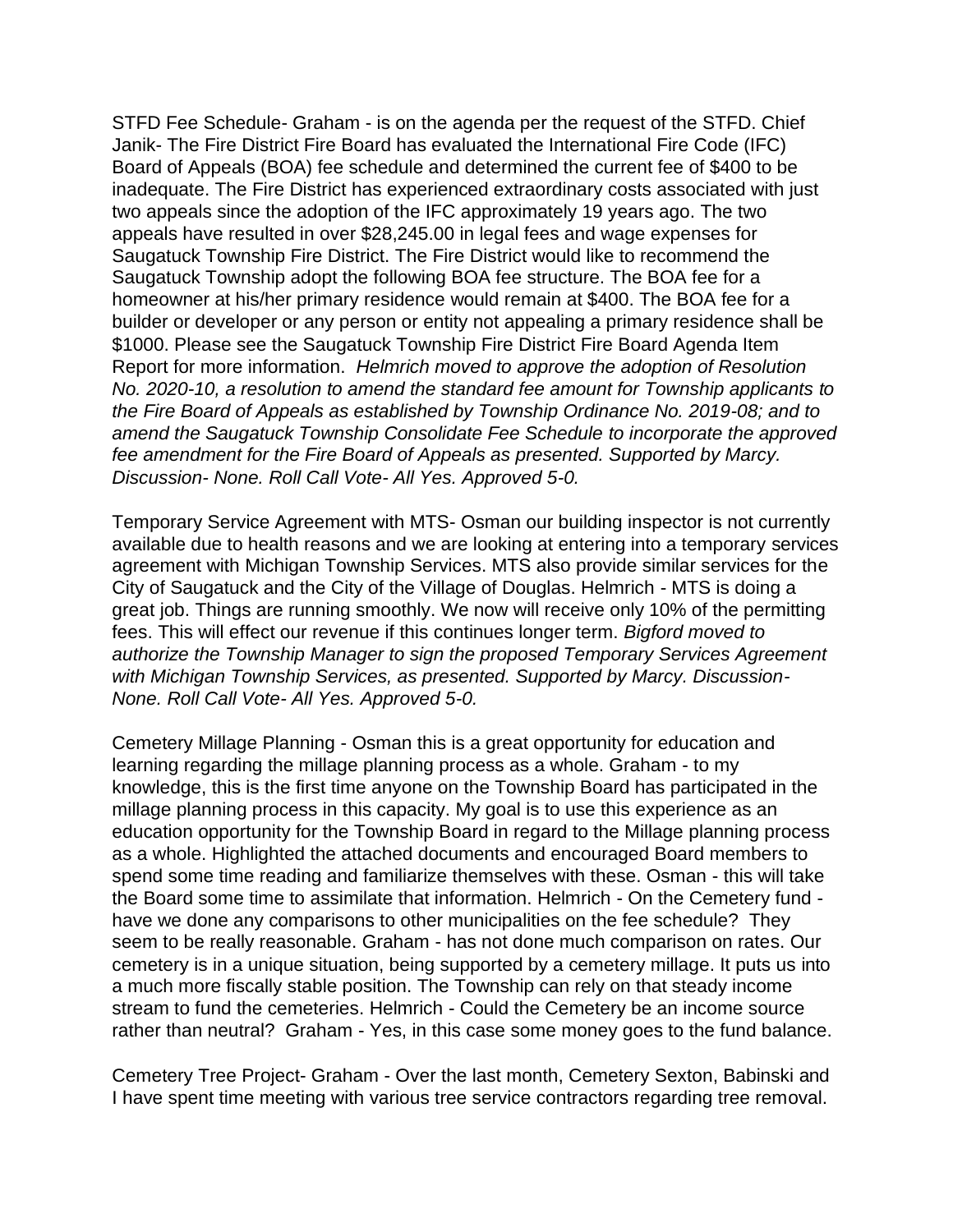There are a number of dead and dying trees in our cemeteries that pose safety and liability risks. Is requesting additional funding be allocated to this project based on the recommendations and estimates the Township obtained from various tree service contractors. This is going to be more costly than originally anticipated and the \$8K budgeted will not be sufficient. Is suggesting removing the trees that pose safety and liability risks and we can address aesthetics, and planting additional trees going forward. The final proposal is to remove 11 trees and do some trimming in the Cemeteries. The proposed budget amendment is included. Quotes from the contractors are included in the packet. The mapping is a value add for the Cemeteries in the years to come. Aldrich - the trees in the photos definitely need to go. Helmrich we have had several instances in the past year where trees come down after storms and need immediate attention. Graham - thanks for bringing this up. We are aiming with this to be more proactive rather than reactive. Hopefully in years to come this will pay off and we will have more money available for planting and other maintenance rather than just tree removal. Marcy - it is critical to remove trees that pose a safety risk. Marcy *moved to approve/deny the requested "cemetery tree project" budget amendments, as submitted, and authorize the Township Manager and Cemetery Sexton to proceed with trimming and removing dead and or dying trees in Riverside Cemetery and Douglas Cemetery, not to exceed \$18,000. Supported by Helmrich. Discussion- none. Roll Call Vote- All Yes. Approved 5-0.*

Interurban Board Term Expiration- Graham - The Township's adopted appointment policy states "Once an opening is official or a term is near expiration, the Township Clerk and or the Township Manager shall announce the vacancy at the next regularly scheduled Township Board meeting". The Following Interurban Board term is set to expire on September 30, 2020: Interurban Board - Lori Babinski (term to expire, 10/1/2016 -9/30/2020) The appointment policy also states "Following the announcement, a notice of the opening shall be posted on the Township's website, at the Township Office, and in a newspaper of general circulation in the Township. Interested applicants shall complete the Application for Appointment, which can be found at the Township Offic e or on the Township's website prior to the next regularly scheduled Township Board meeting" The next regularly scheduled Township Board meeting is October 14, 2020. *Bigford moved to acknowledge the aforementioned Interurban Board term expiration and direct the Township Manager to post notice of the opening consistent with the Township's adopted appointment policy. Supported by Marcy. Discussion: Bigford special consideration is given to board or commission members who have served in the past, are endorsed and have a desire to continue to serve. Roll Call Vote- All Yes. Approved 5-0.*

Planning Commission- Becky Israels- thanks for meeting in the evenings to allow more to participate. Two new members, Daniel DeFranco and Denise Shipley were welcomed to the Planning Commission. We had election of new officers at our last meeting. That is a one year term. I have been voted as Chair, David Ihle as Vice Chair and Daniel DeFranco as Secretary. Board members are very excited about education opportunities and have taken advantage of some already. We did discuss the Master Plan and asked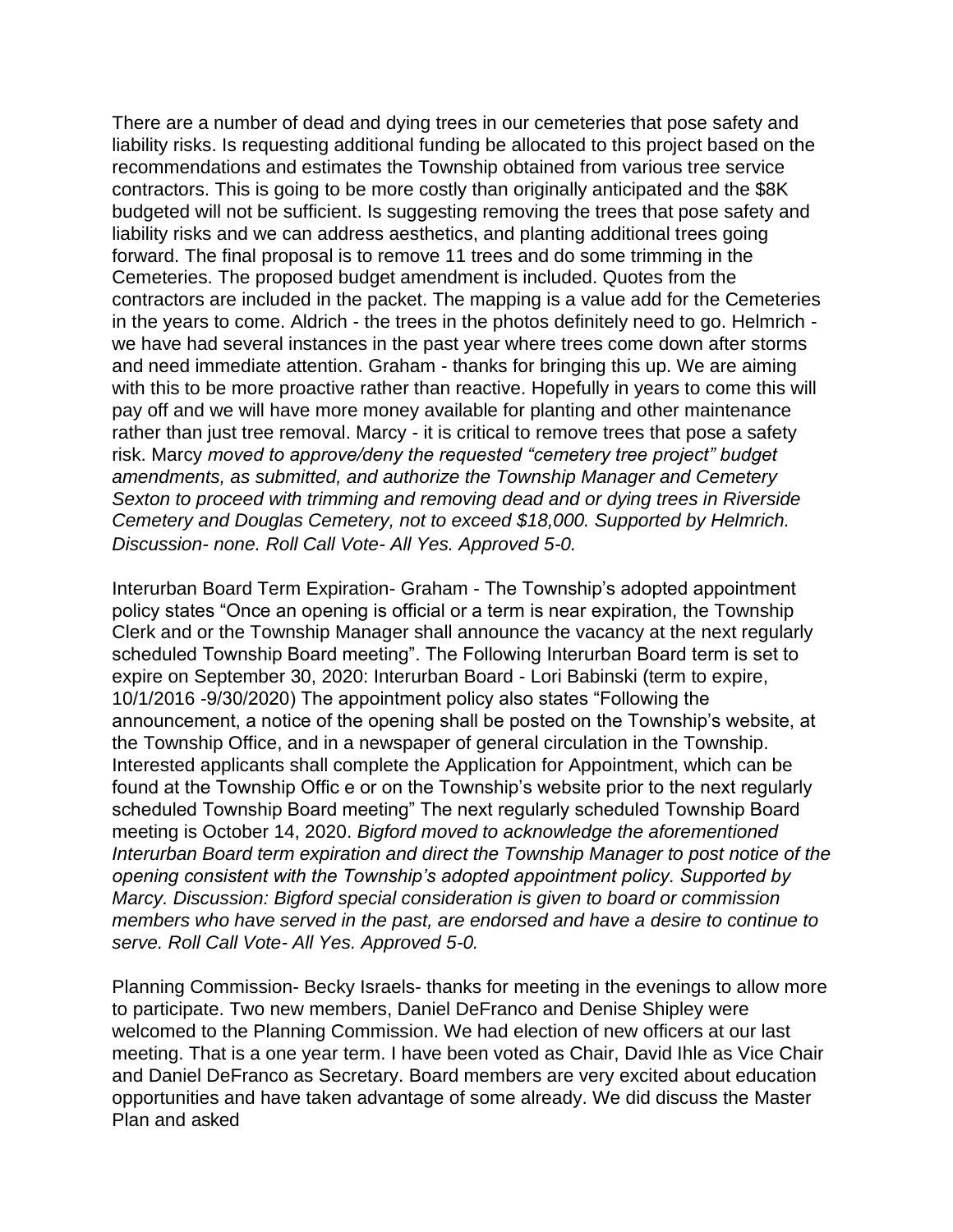the Commission members to take some time to review it. Helmrich, Ihle, and I made suggestions of what we think should be included in the Master Plan going forward. The main topics were housing and the Blue Star corridor. We are looking at smaller homes and more affordable homes. We are excited to meet with the Township Board when available. We talked about traffic, safety concerns and road width on Blue Star as well as development. Talked about forming a committee to look at zoning and development along the Blue Star corridor and to really evaluate the zoning. Our next meeting is at the end of this month. We have 3 public hearings scheduled at that meeting.

Road Commission- Graham- the Road Commission informed me that crack/seal project will likely begin late this week or early next week. There are still no dates set for the previously approved paving projects.

Fire Board- Aldrich- August close to breaking the record of 105 calls from 2016. We ended up with 102 calls. YTD call volume is 563, 15% down from last year. EMS was 69% of call volume. Only 3 motor vehicle incident calls. Special events- one funeral detail for Albert Rawlson, a Lee Township Fire Fighter. Overlapping calls were similar to previous years, 30 total for August. Our boat has logged 14 calls this year. The Township is registering an increase at 36% compared to Douglas. We also discussed adopting Cost Recovery Guidelines.

Parks Commission: Searing- will get things going tomorrow with Huntree regarding the tree planting. We had our meeting at Veteran's Park on the 2nd. Next month we will be meeting at River Bluff. I invited Jon Vanderbeek to attend. He is very involved in planning trails and obtaining easements. He is trying to secure an easement at Veteran's Park to allow for a walking trail on Goshorn Creek. The Parks Commission will continue to work with him and support his efforts. He is also working with the Outdoor Discovery Center who have some funds available and he has even put up some of his own funds. Laurie Goshorn is working on a checklist for parks. She had a draft at the last meeting and hopefully we can approve it at our next meeting. It can be used to check our parks in the spring and in the fall. Andy Diaz knows someone who does roofing, and I am going to contact that person for a bid for the shelter at River Bluff. At the Dog Park we removed the sign that designated an area for special get togethers as it has not been used. We are considering using that area for other purposes. We looked at the bridge on the bike trail right across the road from Veteran's Park. Some of the boards need replacement. Is working with Glenn Heavener to come up with a regular maintenance plan for the bike trail bridges. Dana has met with Stewart Hurley on the section of the bike trail that is eroding near the Fire Department. It appears to be a construction defect. He is working on a plan that hopefully will not be at any cost to the Township. We are considering doing some crack sealing. Will meet with some companies to get some estimates on this. Plans to send thank you cards to the donors that gave money to the Art Lane memorial. The Commission wants to dedicate this money to one project rather than spending a little here and a little there. So they will wait to decide what to do with it in a couple months toallow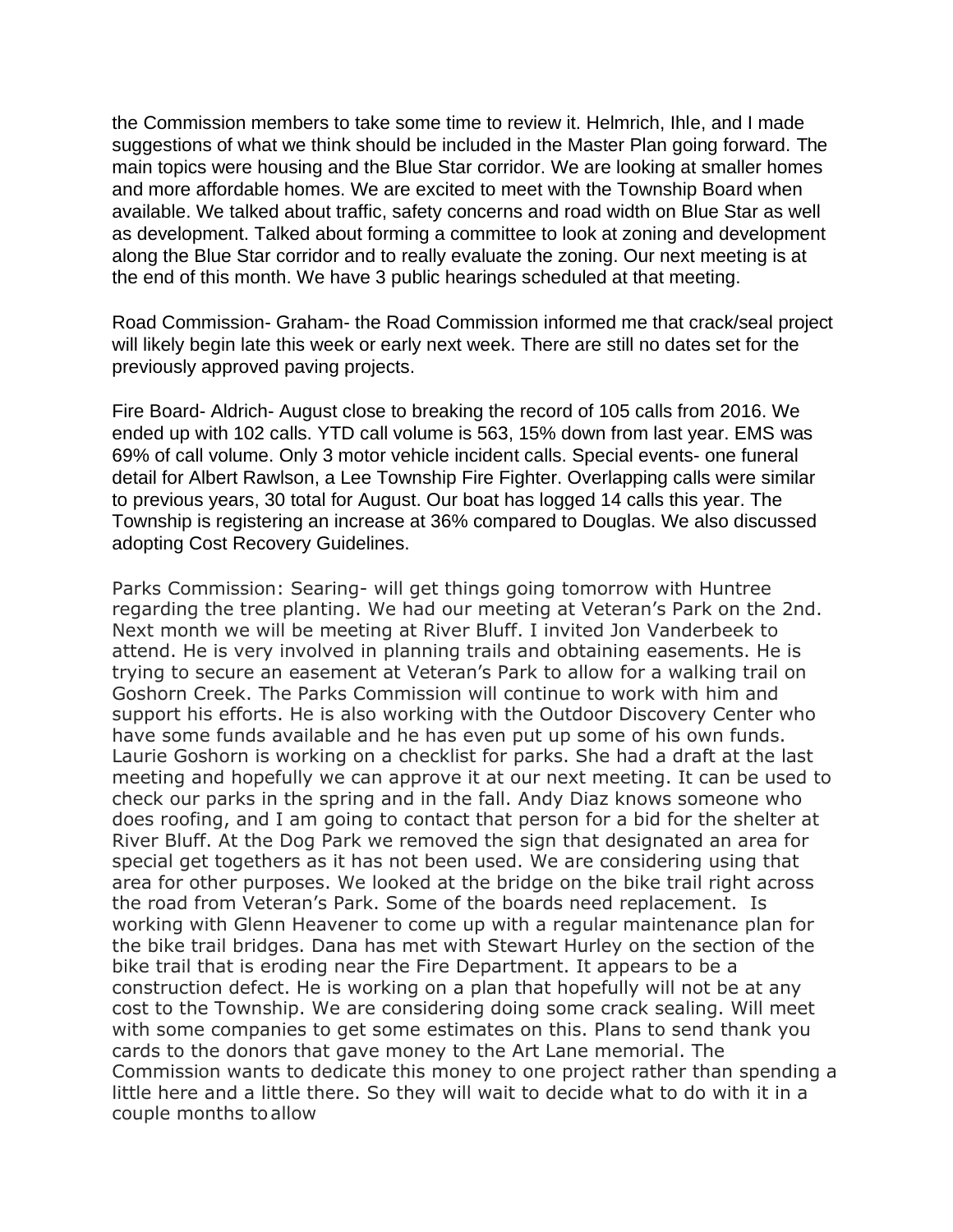time for more money to possibly come in. Once a project is identified to dedicate the memorial funds to, we will write a letter and have it publishedin the paper telling how the funds were used and thanking donors as well as honoring Art Lane.

Emergency Services Committee: Osman - they will be meeting this weekor next. So we will not have a report till next month.

Interurban Board- Ridership for July reached an all time low ever, carrying 3385 passengers. We are starting to add some on call shifts due to demand being so unpredictable and are seeing higher August passenger counts. Plans for celebrating our "40th" birthday may now be delayed until October. Stay tuned. Submitted by Lori Babinski, Saugatuck Township Rep.

Open Board Report-Marcy - is impressed by the enthusiasm of the Planning Commission. And is amazed by the individuals in our community that are stepping up to help out and contribute. Helmrich - would like to invite John Vanderbeek to speak at an upcoming meeting regarding his trail plans.

Managers Report: Graham -Fall clean up day is tentatively scheduled for October 17. The fall e-newsletter is being prepared and will hopefully be distributed at the end of September. The recycling committee prepared a survey that was distributed this week. Property tax payments are due on Monday. The onsite aspects of the annual audit will take place the week of October 26th. Public hearing for the Special Assessment Roll for the Emergency Services will take place at the October Board meeting. Staff continues to prepare a draft wellhead protection ordinance. A letter was sent to impacted residents regarding lead and copper rules. Had a discussion with the Douglas City Manager today about the next steps in Township joining the Kal-Lake Harbor Authority. It sounds like Douglas and the City of Saugatuck are still very interested in having the Township join. There are some questions around having the Township be required to pay an entry fee. They want to ensure that the Township has some "skin in the game" if supported by the board I will contact the Douglas Manager and outline some of the projects just in this past year related to the harbor that the Township has contributed to.

## Public Comment-

Scott Stearns- Spoke again about Riverside/Dugout Road. Has some questions about the process. Can't really tell if this is an all or nothing proposition or if there can be some compromise. Has spoken with at least half of the people who have property on the road and none of them have issues with resurfacing, but there is opposition to widening the road. The southern section of the road is 12 feet wide and paved with asphalt. I don't think there would be any opposition to this. How do we find out where the whole thing stands? John Doerr - Spoke again about his support of resurfacing the Riverside/Dugout Road, and his opposition of widening the road. Thanked the board members who came out to see how special the area really is.